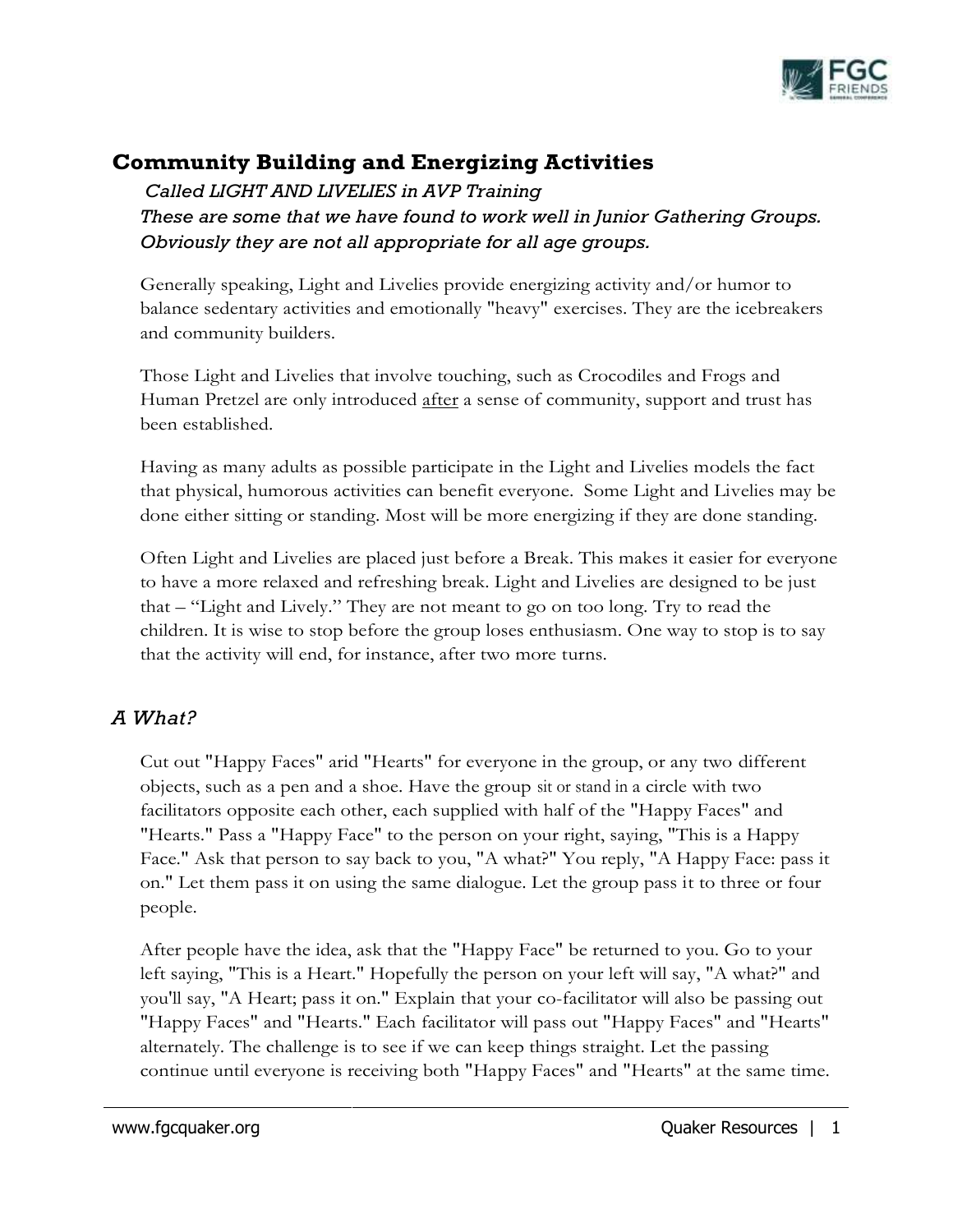

When used as a closing, end by saying: "My wish for you is that you'll all receive and give many "Happy Faces" throughout your life, so that your heart and the hearts of the people you meet will not be broken."

Other "things" can be passed out in the same way. For example, a pen and a shoe, two different tinker toys or even, a Handshake and a High Five, or a Handshake and a Hug (depending on the closeness of the group).

### *Back to Back* .

Explain that this is a changing partners game. Everyone will start with a partner except you. Partners will stand either Back to Back or Face to Face. When you call out either "Back to Back" or "Face to Face" everyone has to change partners and arrange themselves according to what was called. Of course you will try to find a partner, so someone else will become the leader. Ask everyone to find a partner. Have co-facilitators be prepared to "even things up. A variation: caller can change the body parts, e.g., calling "hand to hand", "hand to knee", "elbow to ear." The exercise could be called "Body Parts."

### *Balloon Bounce*

You will need four balloons for each team of a particular color; a large triangle indicated on the floor with masking tape. Have each team arrange themselves at the comer of a triangle. Explain that the teams will have to move their four balloons to the side of the triangle opposite them, keeping the balloons in the air at all times.

## *Big Mouth*

Get three volunteers in center circle. Ask a question. Each one takes a deep breath, answers the question seeing which one can keep going the longest without taking a new breath. Use semi-serious questions like "What's the best way to raise children?" People can come up with important-sounding answers, in an atmosphere in which content is not important and fun is the object.

# *Big Sigh*

Get into a circle, leader in the middle. Everyone follows what the leader does. Leader crouches on the floor, hands on floor, and slowly rises, giving an increasingly loud sigh as he does so, ending with arms stretched high and the sigh becomes a shout. Very good for relieving tensions.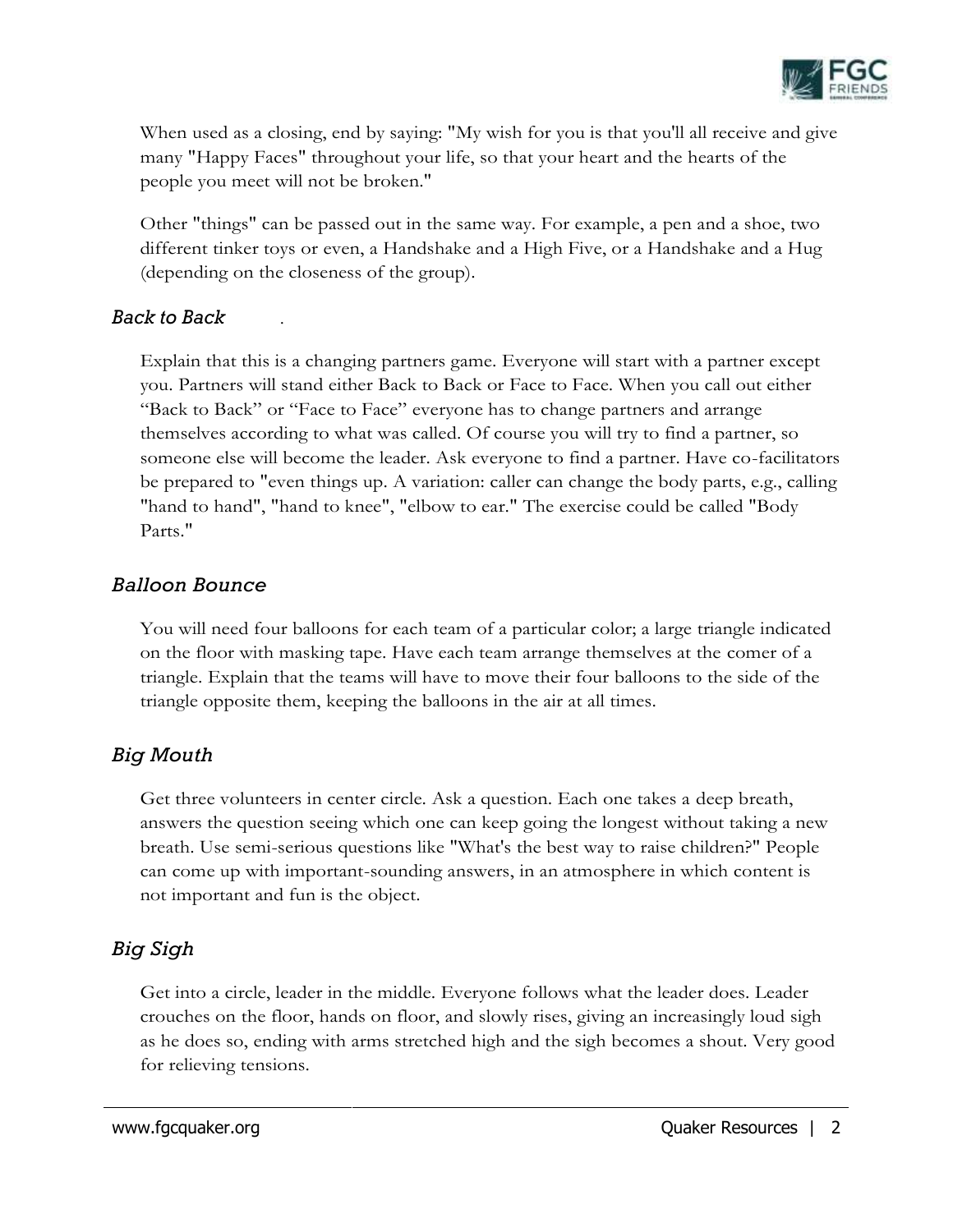

## *Big Wind Blows*

There are just enough seats in the circle for everyone but you. You are the big wind, and whoever you blow on has to move; Instead of blowing, you call out, "The big wind blows on everyone who ... " and then add your own description; for example, "on everyone who wears black socks," or "everyone who has two ears." Everyone who fits the description must get up and change seats; in the general commotion, you try to get a seat also. Whoever is left standing there, gets to be the Big Wind next time. If the Big Wind calls "hurricane" then everyone has to change seats.

### *Bonnie*

*(To the tune of "My Bonnie Lies Over the Ocean")* Everyone is standing in a circle. Make sure there is elbow room between people. Arms are raised. As the song is sung, the group changes position with every word that starts with a "B." Move from arms raised to touching toes. Stay in that position until the next word that starts with "B." Move up and down with the song and end with arms up. Be sure to invite everyone to sing along. You might go through it slowly at first, and then repeat at a faster pace.

## *Bump Tag*

Get into pairs standing shoulder to shoulder, scattered around the room. Choose one pair and make one person "It" and one person the runner. ''It'' chases runner to tag him - if tagged runner becomes "it"). Runner may escape at any time by lining up with any pair, person on other end becomes new runner.

## *Crocodile and Frogs*

You will need a noise maker of some kind for the crocodile to use; an old plastic pill bottle filled with pebbles. a tin can and a stick to beat it with will do. Imagine the room as a pond. All participants are frogs except for one who is designated as the crocodile. A dozen or more sheets of newspaper or newsprint are spread randomly across the floor. These represent lily pads. The goal of the crocodile is to eat the frogs; the goal of the frogs is to escape being eaten. When the crocodile is making noise with his noisemaker, he is asleep and snoring, and the frogs are safe in the pond. When the noise stops the crocodile is awake - the frogs are still safe as long as they are standing on the lily pads. When the noise is being made, the frogs must move around the pond, but not step on the lily pads. When the noise stops the frogs must jump onto a lily pad before the crocodile gets them.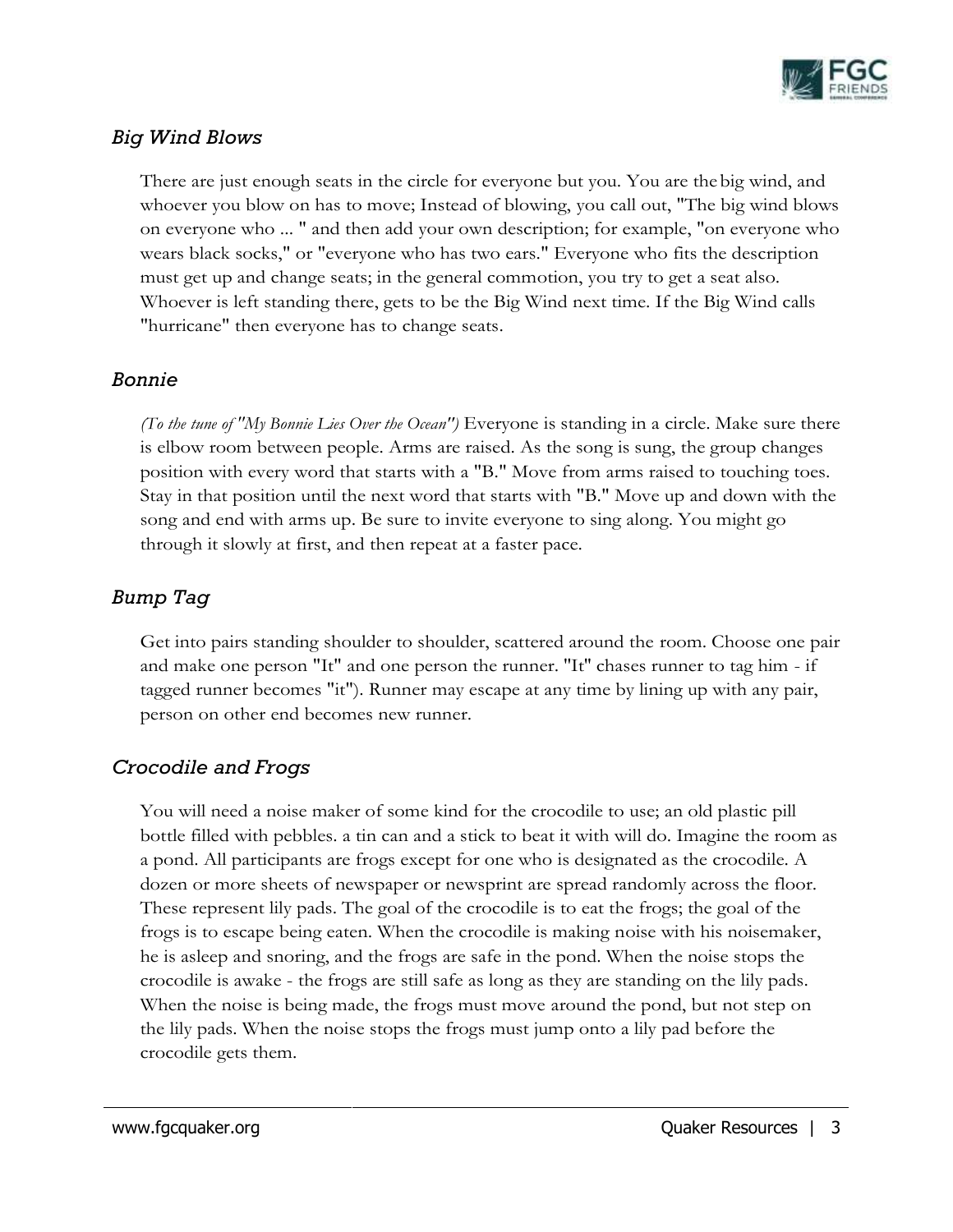

More than one frog can stand on a lily pad if they can manage it, but each frog must either have both feet on the lily pad with a little paper showing around the edge of each shoe, or one foot on the paper with the other foot raised in the air. As he makes noise, the crocodile goes around the room and removes three or four sheets of paper. When he stops making noise, all frogs not completely on the papers are caught and are out of the game. Then the process is repeated, more sheets of paper are removed, and more frogs are caught, until there is only one piece of paper left, and nearly all the frogs are caught.

## *Earthquake*

This L&L involves "houses" and "tenants." A house is made with two people facing each other with arms held high and palms touching. Have two co-facilitators show this. A tenant is a person who goes into a house, which means, stands under the arch made by the two house-people. Ask a volunteer to do this. Ask everyone to form trios as demonstrated. This exercise works with a group which numbers one more than a multiple of three, e.g., 1 plus 18; 1 plus 21.

If you call *"tenant",* all tenants must move; *"houses",* all houses, staying together, must move over a new tenant. The tenants stay still. The leader can be considered a tenant. *"Earthquake",* all houses break up and everyone forms new trios. Roles will probably change.

You, of course, will be looking for a spot. If you find one, the person without a spot will become the leader.

## *Elephants and Palm Trees*

The person in the center of the circle points to someone and says "elephant." That person bends over and puts hands down to make a trunk. People on either side of him or her put their arms up to make his elephant ears. If the person in the center says "Palm Tree," the person pointed to holds hands straight above his her head. People on either side make branches going out from the tree. After trying this a few times, the leader says "skunk." The person pointed to turns around with a hand behind for a tail. People on either side turn away holding their noses. As the pace picks up anyone hesitating becomes the person in the center.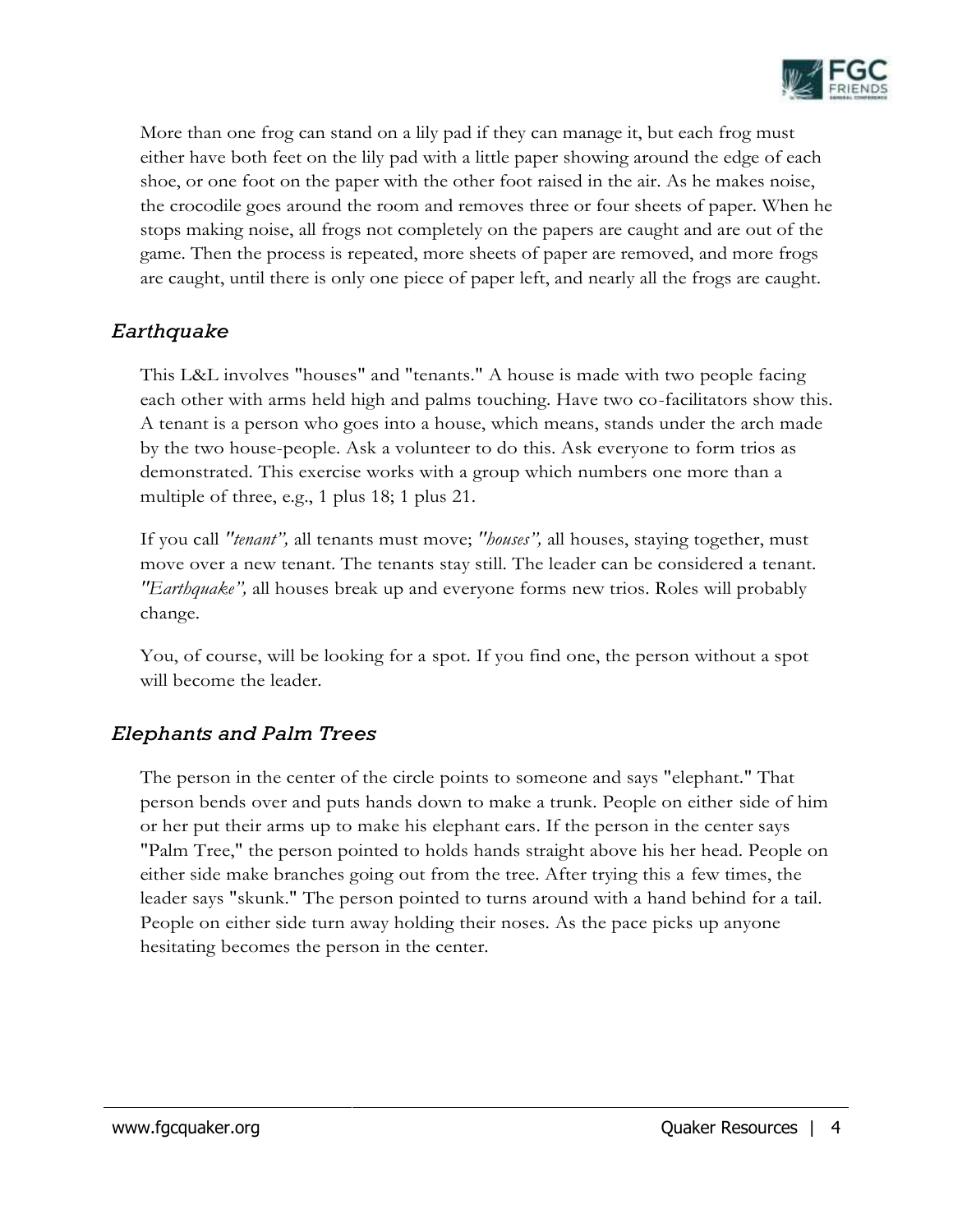

## *Father Abraham*

Group in circle, leader in center sings song and makes gestures.

"Father Abraham had seven sons-seven sons had Father Abraham.

They couldn't laugh, they couldn't cry, they could only shake their

(Left hand, right hand, arms, head, legs, butt, etc.) Everyone follows the leader. Gestures escalate in vigor until everyone's body is shaking and turning. Gestures are all repeated as you add each new one.

## *Fire on the Mountain*

Ask the group to stand in a circle. Count off by two's starting with yourself. This L&L requires an odd number of people. Ask one co-facilitator to sit out if necessary. Ask the "2's" to take two steps forward, continuing to face inward, to form a smaller circle within the circle of "l's." This circle shouldn't be too tight.

Ask those in the inner circle to raise their arms above their heads to form a "mountain." Explain that those in the outer circle will walk around the

"mountain" until you call. "Fire on the mountain." Then, to find protection, those in the outer circle will step inside the inner circle and stand in front of someone. That person will give protection by putting her/his hands on the shoulders of the person in front of them. Step inside the circle yourself and ask the person you stand in front of to do this.

Since the outer circle has one more person than the inner circle, someone will not find protection. That person becomes the new leader. Those that were the "mountain" will step back a little and become the outer circle along with the new leader. They will walk around the new "mountain" until the new leader calls, "Fire on the mountain." Continue playing in this manner.

## *Ha Ha*

Everyone lies on floor with head on next person's stomach. First person in coil says "Ha!" Second says, "Ha Ha!" Third person says "Ha Ha Ha!" This continues until everyone is laughing.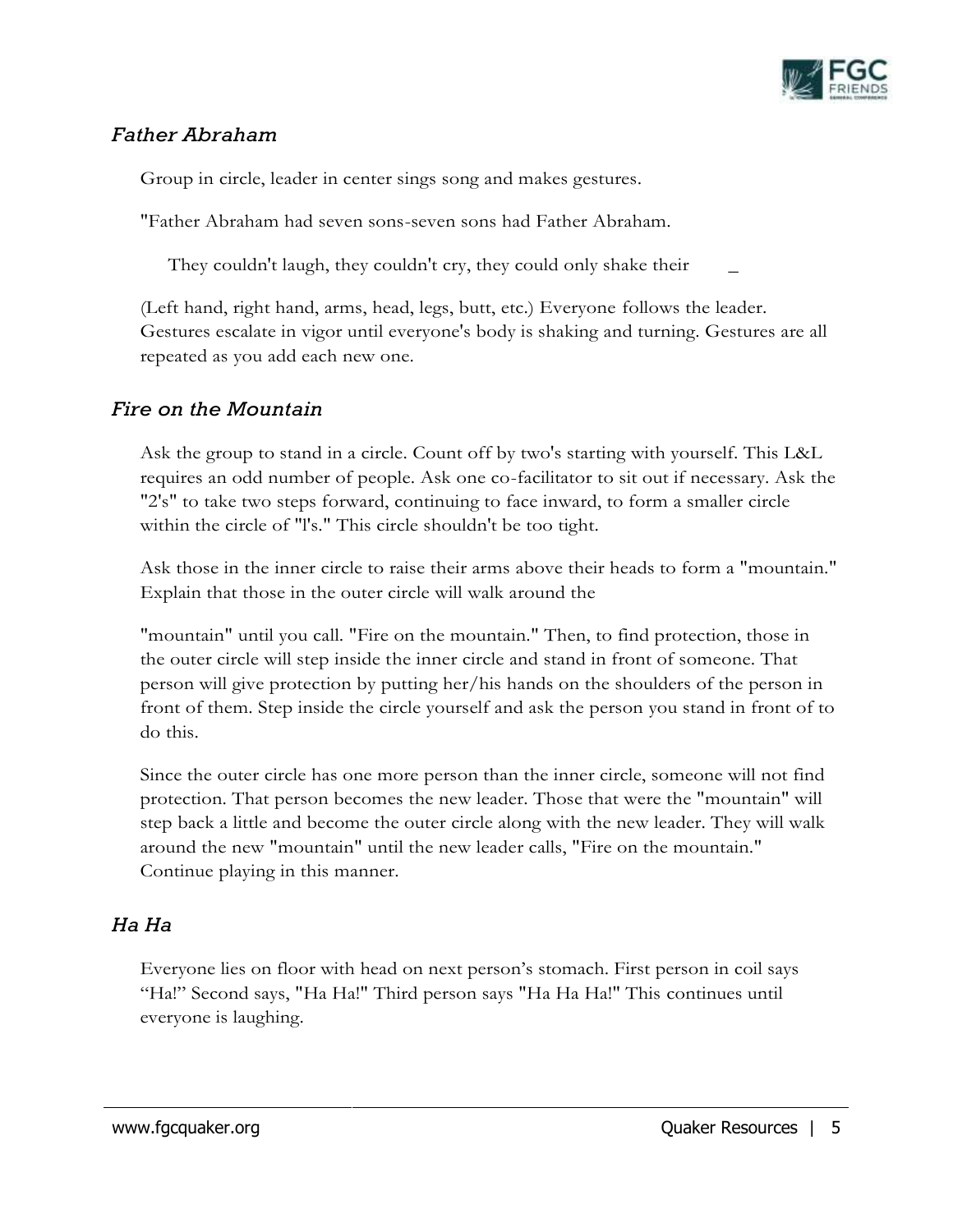

## *Howdy, Howdy, Howdy*

Have everyone stand in a fairly tight circle. Be sure there's enough room for people to walk around the outside of the circle. Ask for a volunteer to walk around the circle. That person will tap someone in the circle on the shoulder and continue walking in the same direction that s/he started. The person who was tapped starts walking in the opposite direction of the "tapper." When they meet, they shake hands and both say, HOWDY, HOWDY, HOWDY. Then, still walking, they both try to get back to the place of the person who had been tapped. The person who gets back first rejoins the circle. The person who gets back second becomes the "tapper." In confined space enforce "walking"-there is a tendency to begin "running'.

## *Hula Hoops*

Using 2 hula hoops, ask everyone to form a circle and join hands. Have a teammate stand opposite you in the circle. For just a moment, break hands with the person on your right. Put a hula hoop over your arm and rejoin hands. Have your teammate do the same with the person to her/his left. Explain that the goal is to have the group cooperate to pass the hula hoops all the way around the circle, back to the person who started it without breaking hands. You and your teammate start, each passing the hoop over your own bodies. Since your hoop is to the right and your teammate's is to the left this should cause them to go in opposite directions, creating a challenge when they arrive at the same person.

## *I Love You, Baby, but I Just Can't Smile*

The person who is "It" sits in a chair, looking glum. One by one, people try to make him or her laugh. "It" is forbidden to laugh." Instead, he responds to all efforts to make him laugh with "I love you, baby, but I just can't smile." In saying this, he in turn is trying to make the other person laugh. If "It" laughs, he is out of the game and whoever made him laugh takes his place. Continue until everyone is laughing.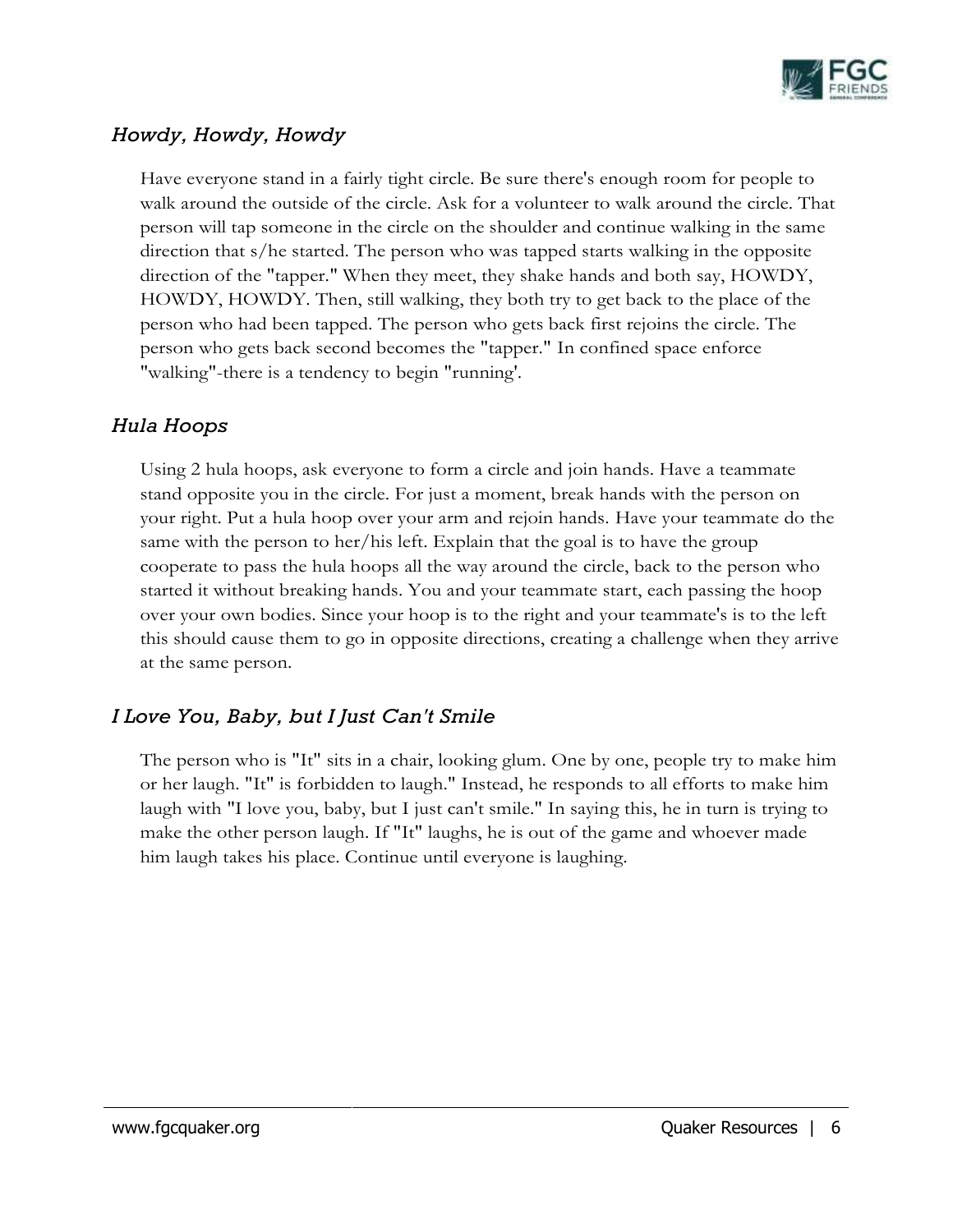

## *I'm Going on a Picnic*

Group sits in a circle. First person says, "I am going on a picnic and I'm taking some…" (Say something that starts with the letter "A," for example, "ants"). The next person says. "I'm going on a picnic and I am taking some

ants and some. (Says something that starts with the next letter of the

alphabet, for example, bananas). Continue around the circle; each person repeats what the person before said and adding something starting with the next letter of the alphabet. Some people may choose to take strange things on a picnic, like elephants.

## *Jack And Jill*

Decide ahead of time on four hand motions, for example:

snap fingers of left hand,

snap fingers of right hand,

clap hands, d) slap thighs

Use the traditional nursery rhyme:

JACK ANDJILL WENT UPA HIIL

### TO FETCH A PAIL OF WATER

### JACK FELL DOWN AND BROKE HIS CROWN AND JILL CAME TUMBLING AFTER.

Start the rhyme and go around the circle, with each person just saying one word in turn. Try this a few times to get the flow of it. Now the whole group does the motions while each person says hislher word:

JACK (snap left fingers) AND (snap right fingers) JILL (clap hands) WENT (slap thighs)

UP (snap left fingers) THE (snap right fingers) HILL (clap hands) TO (slap thighs), etc.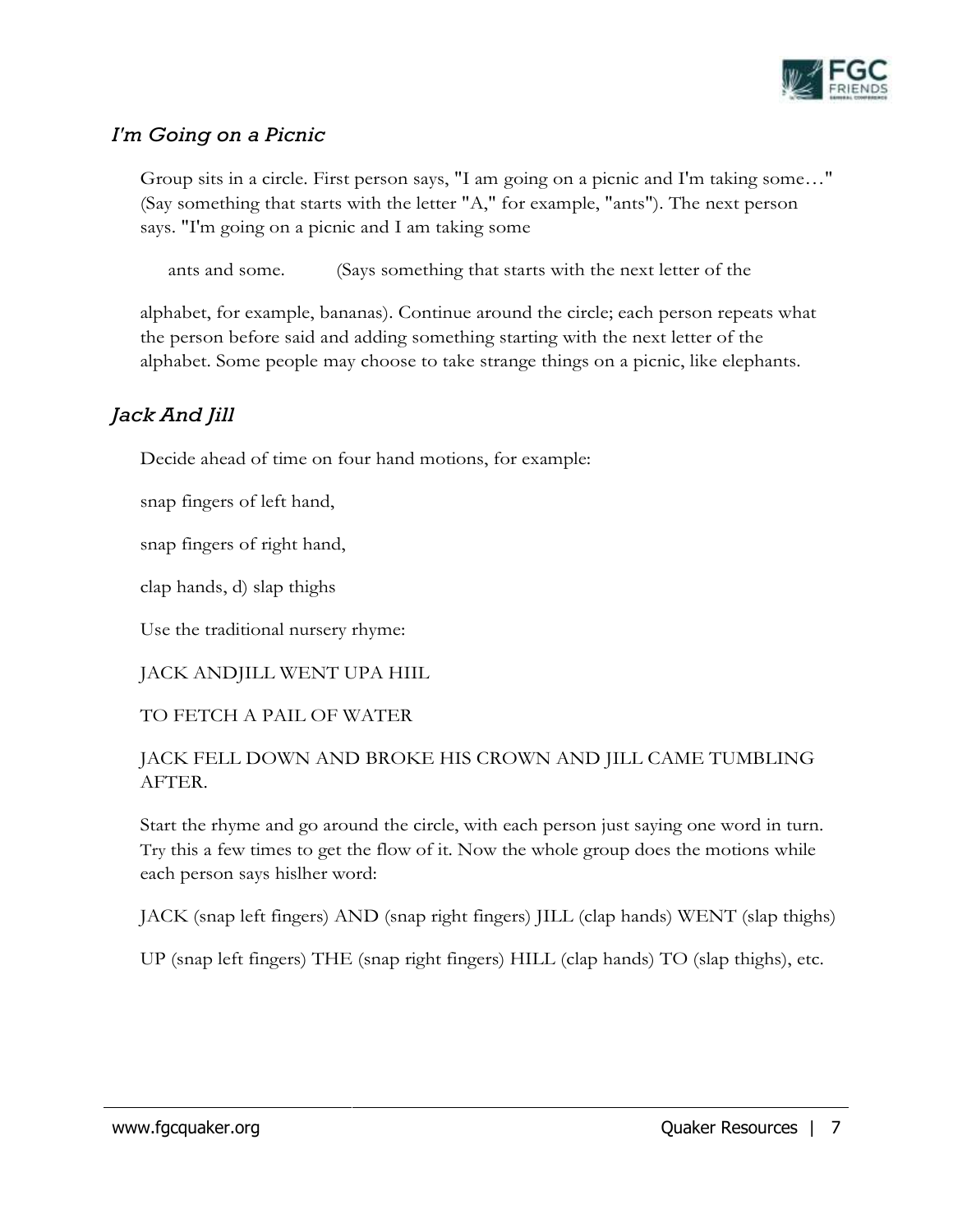

## *Jailbreak*

This L & L tends to have a lot of energy. Participants should be warned to be careful so that no one is hurt. Do not use chairs with arms. Team members should stop the game if it is in danger of getting out of hand. They should also be prepared to serve as referees in cases where two pairs try to sit in the same chairs.

The exercise operates on the same principle as "A Big Wind Blows," except that the exercise is done in pairs. Set up pairs of chairs randomly around the room. It is best if the chairs do not form a circle and there should be at least three feet of space between the pairs of chairs. Place one pair of chairs in the center of the room. These chairs will be designated "Jail."

Seat the group in the chairs and remove any empty chairs from the room. Ask each pair of participants to link arms. The pairs of participants are to keep their arms linked throughout the game. Number each pair of participants including the pair that is seated in "Jail." The pairs are to keep these numbers throughout the game no matter what seats they may end up in.

The pair that is in "Jail" is "it." They may call two or more numbers and the pairs with those numbers must find new seats. The pair in "Jail" then tries to take one of their seats. If they want everyone to find new seats, they call "Jailbreak." The new pair that ends up in', jail" then repeats the process.

## *John Brown's Baby*

*(to the tune of ''Battle Hymn of the Republic,* " AKA *''John Brown's Body")* 

Everyone stands in a circ1e. The group sings the song through once with all the words and then five more times. With every repetition actions are substituted for words. In the first repetition substitute for baby; in the second repetition substitute for baby and cold, etc.

### JOHN BROWN'S BABY HAD A COLD UPON ITS CHEST

### AND THEY RUBBED IT WITH CAMPHORATED OIL.

*For the word: substitute the action:*  baby arms cradled in front, move arms side to side cold make sneezing sound chest hit chest with palm of hand rubbed rub circles on chest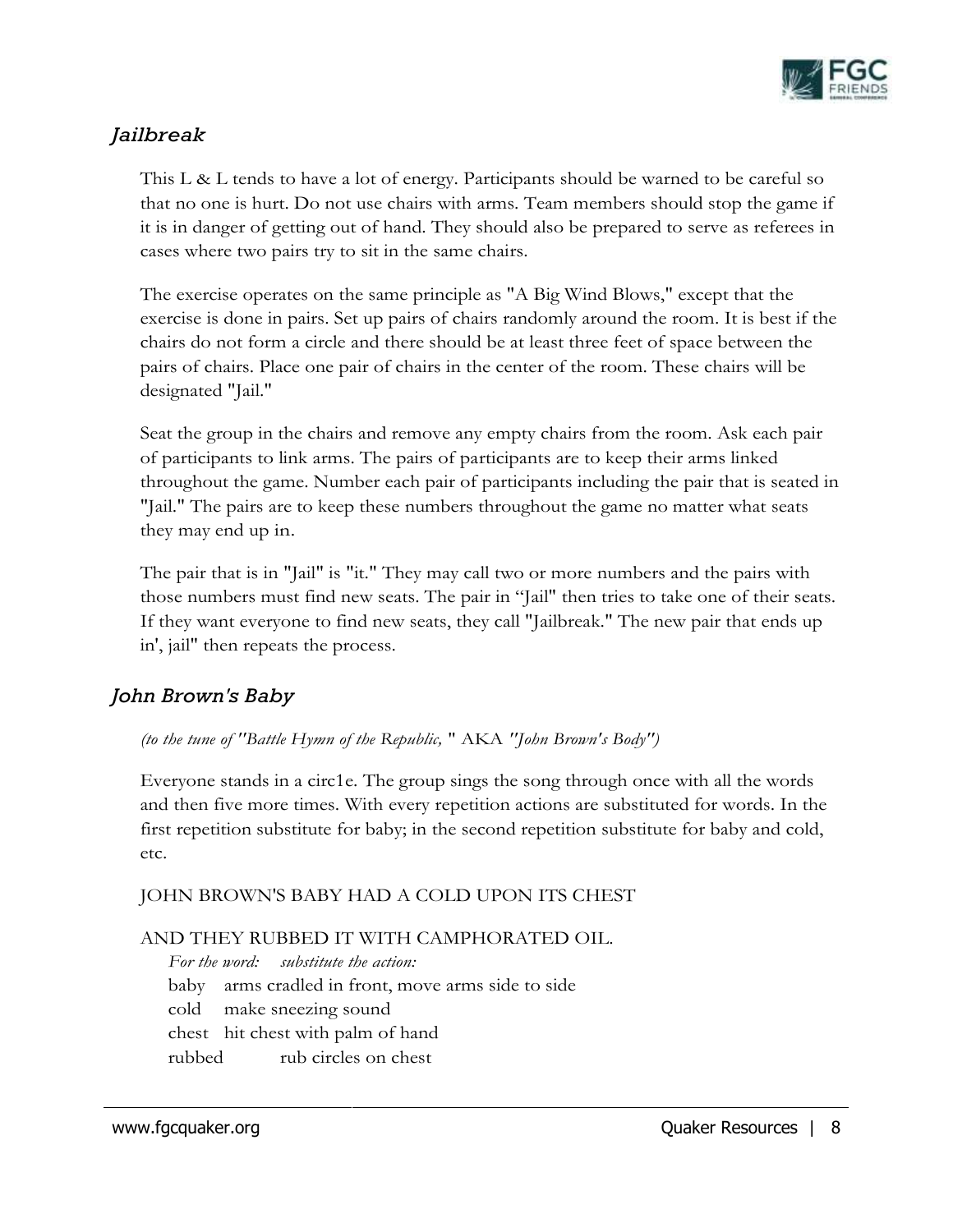

camphorated oil hold nose The last time the song is sung, it will go like this: (with the actions) JOHN BROWN'S  $\Box$  HAD A  $\Box$ 

UPON ITS  $\begin{bmatrix} \_ \end{bmatrix}$  (3X)

AND THEY [\_] IT WITH [\_]

### *Line-up*

This L&L challenges everyone to cooperate in silence – they may, however, use gestures. The group's task is to arrange themselves in order, according to the month and day of their births. If they ask, "Where is the beginning of the line?" say that they'll have to figure that out in silence. When movement ends, ask if they all feel comfortable with the arrangement. If not, they can continue. If they are comfortable, ask them to state the month and day of their births in order.

A variation is to ask people to line-up by height, but do so with their eyes closed and humming all the time. When movement ends, ask if they all feel comfortable with the arrangement. If not, they can continue for a while. Finally, have them open their eyes and see how they've done. When doing this with eyes closed, facilitators keep participants safe by redirecting them should they wander near the edge of the room or into furniture.

## *Listen to the Universe*

Explain that in this L&L a volunteer will leave the room for a minute while the group chooses a spot in the room for the volunteer to find. The volunteer will find the spot by listening to everyone slap their thighs. If the volunteer is going near the spot or "getting hot," everyone will slap loudly. If the volunteer is far away from the spot or "cold," the slapping will be soft. If there are no questions, ask for a volunteer and have her/him step out of the room.

Ask someone to pick a spot and then have the volunteer come back into the room. After the first volunteer finds the spot, ask for another volunteer to step outside the room. Continue. This can be made more challenging by having the volunteer do something when they find the spot. For example, you might have the volunteer go to a table and pick up a book.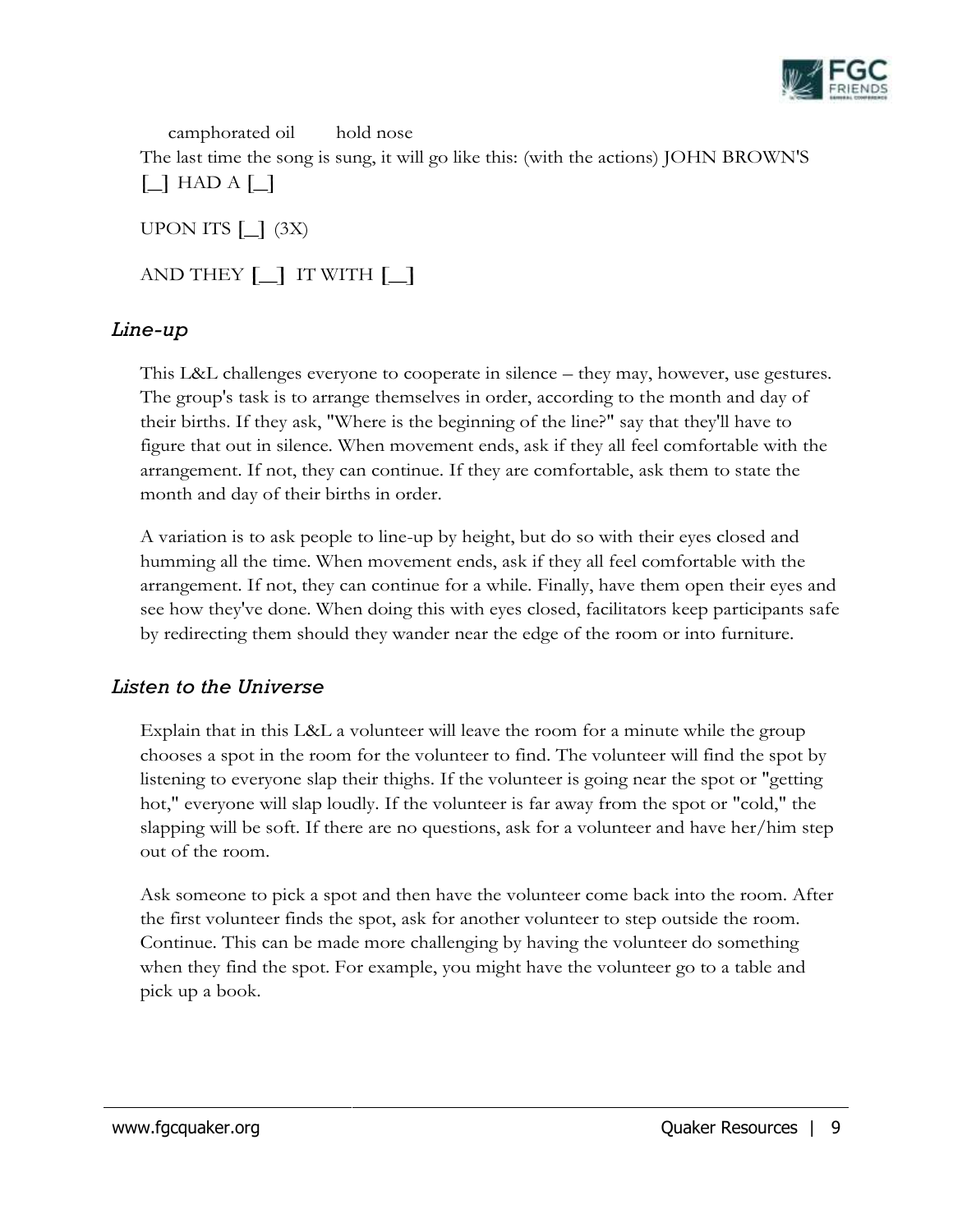

### *Machine*

One person begins with any mechanical noise and motion, repeated in machine-like fashion. Others connect themselves when they see a place in the machine where they would like to fit in.

## *Massage Backs*

Stand up in circle. Face left. Everyone rub back of person in front. Then switch, turn around, and rub back of person on other side.

## *Molasses Tag*

Play tag as usual (one "it," tags any other person, who becomes "it") except that everyone must use slow exaggerated motions, as if swimming through molasses.

## *Mrs. Mumbly*

Have the group sit in a circle. Explain that you have been looking for Mrs. Mumbly but you just can't find her. Say that you are going to ask your neighbor (either to your left or right), "Have you seen Mrs. Mumbly?" Your neighbor will reply "No, but I'll ask my neighbor." Then that person asks her/his neighbor, "Have you seen Mrs. Mumbly?" and action continues around the circle. The catch is that people are not allowed to laugh or show their teeth while speaking. If they laugh or their teeth are seen, they are out of the game. The game goes on until only one person is left in it, or until the leader cuts it off.

## *Name That Tune*

(also can be used to break into groups)

Have folded slips of paper ready on which you have written names of very familiar songs such as Old McDonald; Twinkle, Twinkle, Little Star; Row, Row, Row Your Boat; Happy Birthday; London Bridge. You will need one song for each group to be formed. There must be as many slips of paper for each song as the number of people you want in each group. Put slips in a small container. Everyone draws a slip and reads without letting the others see. Without talking, have people stand and move around while humming their song until they find others with the same song. They will then remain standing together. As the groups quiet down, ask each small group to hum its tune for everybody.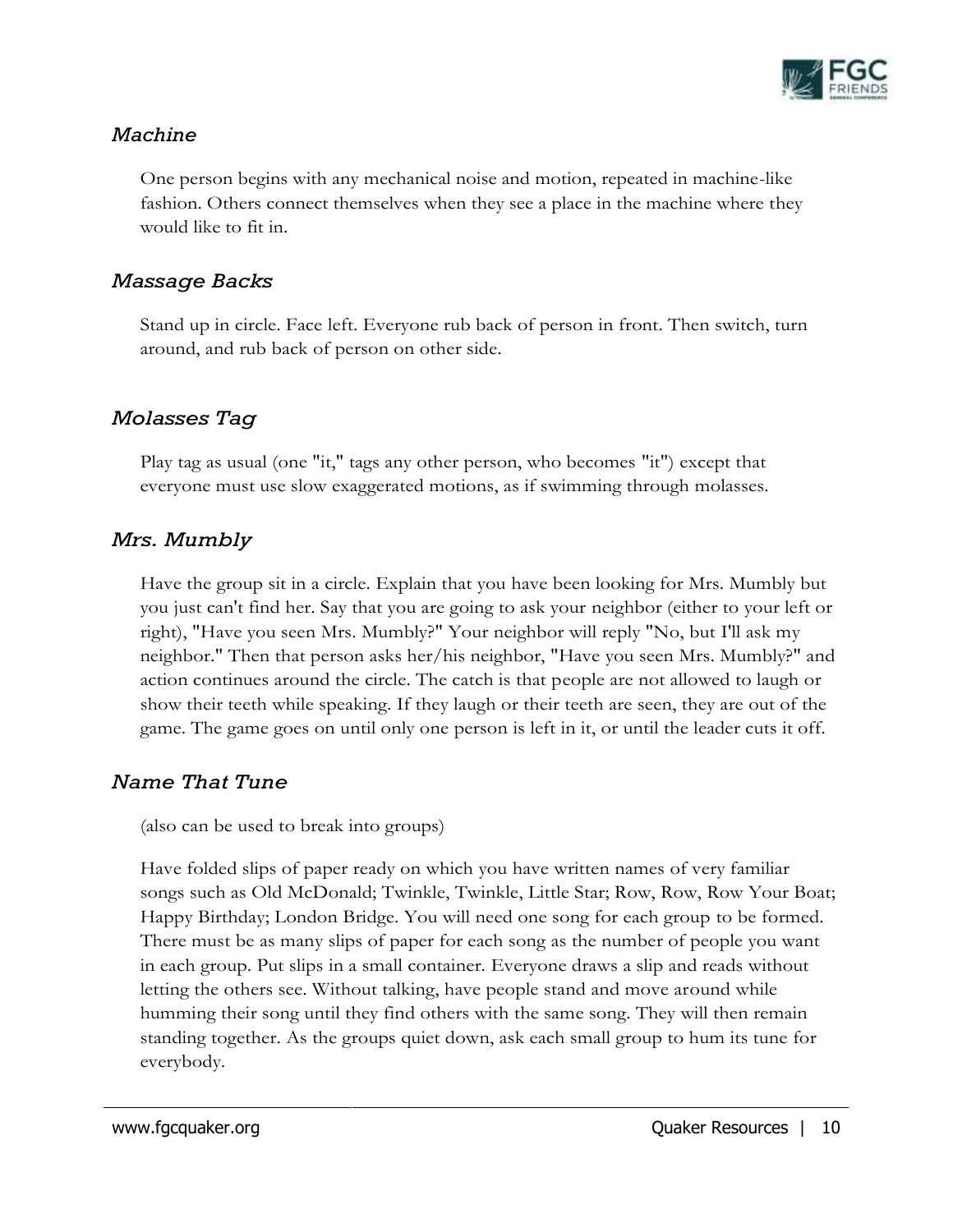

## *Noah's Ark*

This L&L takes place in Noah's Ark. The animals have gotten loose, in the dark, and the object of the game is for each animal to find his mate by the sound of the mate's voice alone. Divide participants into two groups. Hand out small slips of paper with the name of an animal to each group, so that there is one each of the animals used in each group. Now, bring the groups together, standing up. They are to shut their eyes and mill around, calling for mates with the sound the animal itself would use. When they find their mates, they are to stand still and wait for others to find theirs. Confusion will become order as more and more find their mates.

### *Owl and Mouse*

Use two blindfolds and two small plastic bottles filled with pebbles to use as rattles. The object is for the owl to catch the mouse, and for the mouse to elude the owl. Ask for two volunteers: one owl and one mouse. Blindfold both and give each a rattle. They are to shake the rattle so they can find (or elude) each other. The other participants are to form a protective circle around them so that they don't hurt each other. When the owl catches the mouse, start again with two new volunteers, or make the mouse into the owl and get a new mouse.

## *Pass the Electrical Pulse*

Stand in circle holding hands. Leader squeezes hand on one side in a simple pattern. The person receiving the squeeze then squeezes the hand of the next person in the same pattern The pattern (pulse) gets passed around the circle. Once it is well started on its way, first person sends a different pattern in the other direction. Try to make them cross, whenever they meet

### *Pass the Face*

Stand in circle. First person turns to second person, makes whatever face s/he wants Second person receives that face, copies it, then turns to third person, converts it to a different face and passes that to the third person. Third person receive that face, copies it. changes it, passes it on, and so on.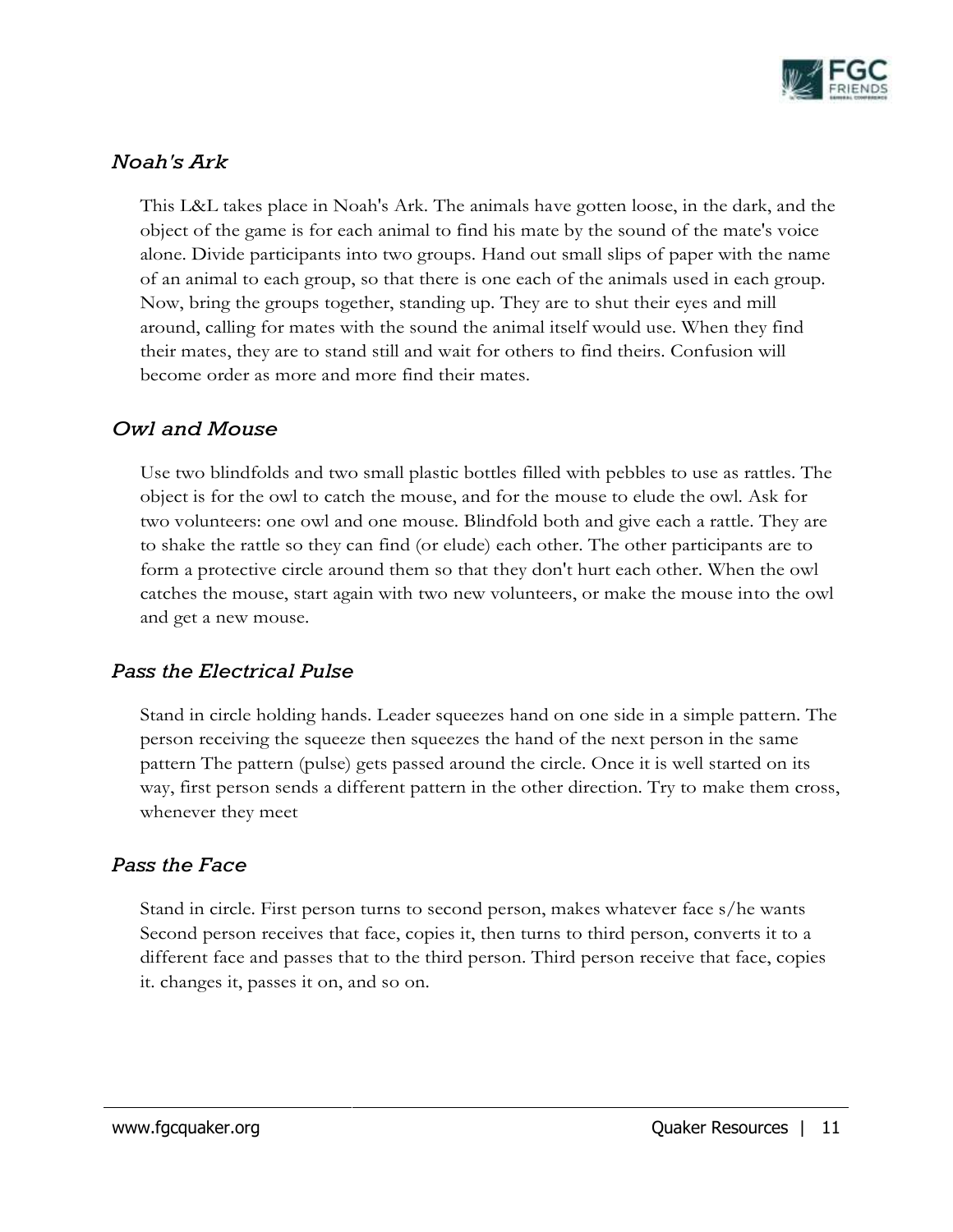

## *Pass the Putty*

Take an imaginary lump of clay from your pocket and pretend to mold a shape. Take something that everyone can easily recognize. No talking. Then mash the lump to its original size and pass it on. Variation: Mold putty into one of your troubles; get rid of it by passing to your neighbor, who then molds his own trouble and passes it on.

### *Pattern Ball*

Use 6 to 8 Koosh balls, soft balls or small socks sewn in ball-like shapes. Have the group stand in a circle. Say that we'll be gently tossing a ball around the circle to form a pattern. It is important to remember the person to whom you throw the ball, and the person from whom you receive the ball. The first time the ball goes around, people will cross their arms over their chest to show that they have already received the ball. After the ball has come back to the beginning, send it through the same pattern one more time to be sure everyone has remembered the pattern. Then slowly add more balls, all following the same pattern. See how many you can get going without the group getting confused. Once the pattern is established, see if you can reverse it.

### *Pretzel*

Two people leave the room. Others hold hands and grabbing wrists to be sure the grip doesn't rotate. They then twist themselves over, under and through each other without letting go. The two people come back in and untangle the group. Group cooperates as the untanglers direct.

A Variation: Everyone in circle puts out right hand, takes right hand of someone else. Then put out left hand and take someone's left hand (if odd number, one person waits until second time and puts out both hands). Group then works to untangle itself. When untangled! some will be facing opposite directions. Sing "Gift to be simple." Turn with words 'To turn, to turn come round right' and end facing center of circle.

If group can't disentangle after a few minutes, tell them not to worry; just try again, splitting group into two smaller circles. If everyone in the whole world did it, they could end up in a perfect circle; youjust have to break it down to a manageable size.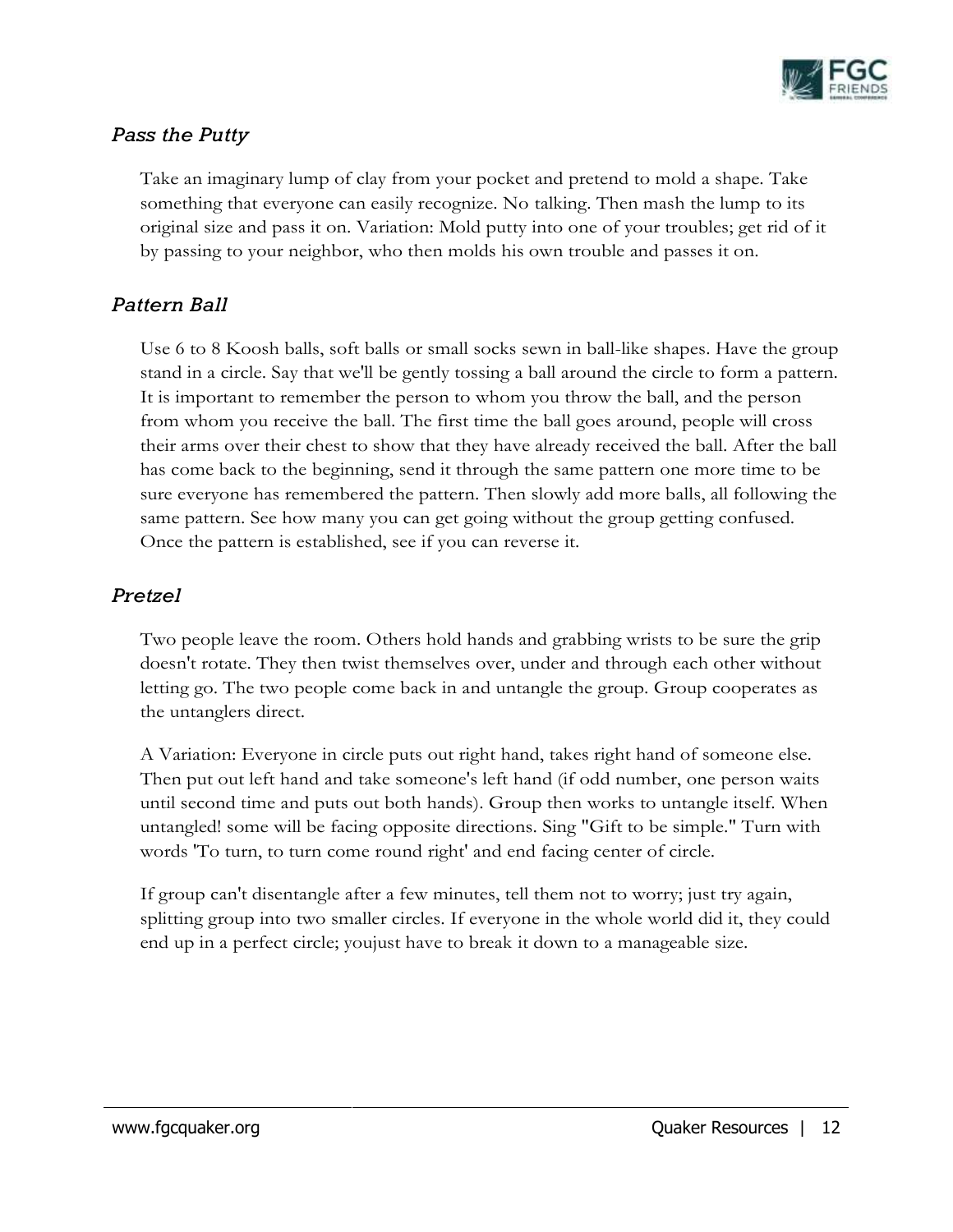

### *Pruee*

Explain that in this exercise people will mill around with their eyes closed

searching for "Pruee." You will pick "Pruee" from someone in the group after everyone has their eyes closed. After "Pruee" is-picked' s/he may open her/his eyes but s/be may not say anything. To find "Pruee," people will go around saying, "Pruee? Pruee?" If they run into someone else also saying "Pruee? Pruee?" that won't be "Pruee," because "Pruee" can't speak. If people saying "Pruee? Pruee?" run into someone who is silent, they have found "Pruee!" Then they will join "Pruee" by holding hands. They may then open their eyes and be silent. Eventually everyone should end up in a long line of "Pruee attachments." Suggest that people hold their hands up at chest level with palms facing out as they go about searching for "Pruee." Say that facilitators will be watching everyone to be sure that no one's safety is endangered. (Plan this with teammates before starting.)

### *Red Handed*

Ask the group to stand in a circle. You and one person across the circle will each hold a small object (a magic marker top, wad of paper) concealed in one hand. Have everyone make fists in front of them, waist high. Start passing the object to your right or left without having anyone see it. Everyone mimes passing it. A volunteer in the middle of the circle will try to "catch someone red handed" with the object. That person will take the volunteer's place in the center and continue.

## *Rhythm Clap*

Ask everyone to close their eyes and begin to clap in whatever way they want. This, usually starts out very mixed up and then comes together gradually to create a unique sound experience. End whenever people open their eyes or slow down the rhythm.

### *Simon Says*

Ask the group to stand in a circle with space between persons. A facilitator explains that the leader stands in the center of the circle and gives commands, either "Do \_\_\_" or "Simon says, do \_\_\_\_\_." Everyone is to do only what "Simon says." Those who act on the leader's command ("Do this") are out and those who act on Simon's command continue actions in the circle.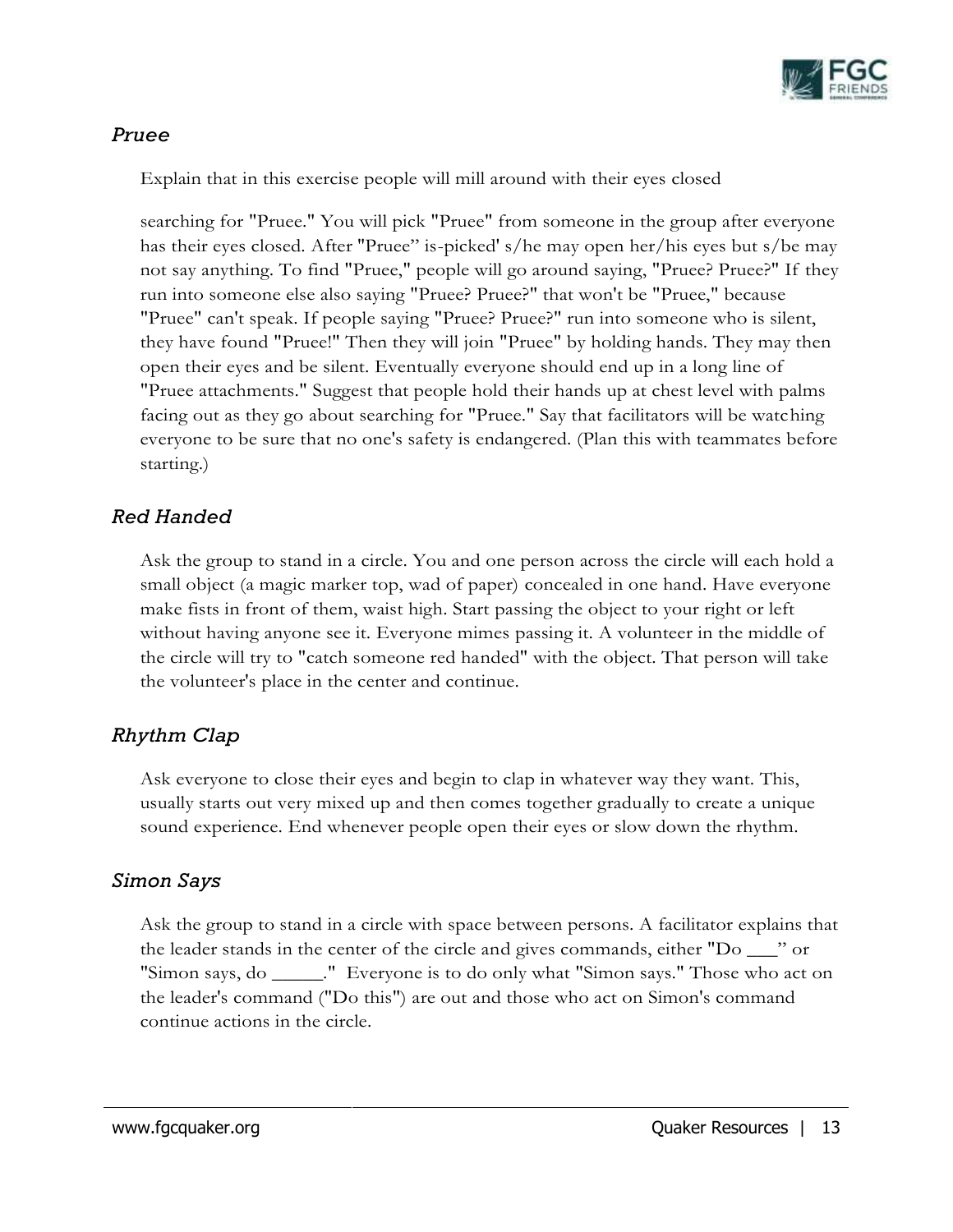

## *Sing Fling*

Using 1 or 2 koosh balls or small socks sewn in ball-like shapes have the group stand in a circle. Say that everyone but a "singer" will be gently tossing a ball around the circle. The "singer" will stand outside the circle with her/his back to the circle. S/he'll sing or hum a song. When the song stops the ball stops. The person holding the ball when the song stops becomes the new "singer." The previous singer joins the circle and the game continues. A variation would be to use two balls and two "singers." This might make people feel safer when singing. The two would work cooperatively to choose a song and a signal for stopping.

## *Stand Up*

Divide the group into pairs. Each pair sits on the floor, back to back. The pairs then link arms. Their knees are to be bent with their feet flat on the floor. Then the pairs just stand up!

Once you've mastered the game in pairs, then try it in groups or three or four. It becomes more difficult as the size of the group increases. With larger groups, it is important to sit in a circle close together, with shoulders and hips touching.

## *Ten Positions*

Demonstrate hands straight overhead and number it 1. Do the same with 9 other position—down to touching your toes. Then call out a number and everyone tries to get into the correct position from memory. Call the numbers fairly fast.

## *Territory*

First form groups of two. The partners are to join hands facing each other. No talking. Each pair is to establish an imaginary line between their two territories on the floor between them. The object of the exercise is to get the other person to come over to your territory. You will have two minutes to do the exercise. Do not break hands until the exercise is over.

Process exercise afterwards: Did any pairs decide to change places and thus meet the needs of both individuals?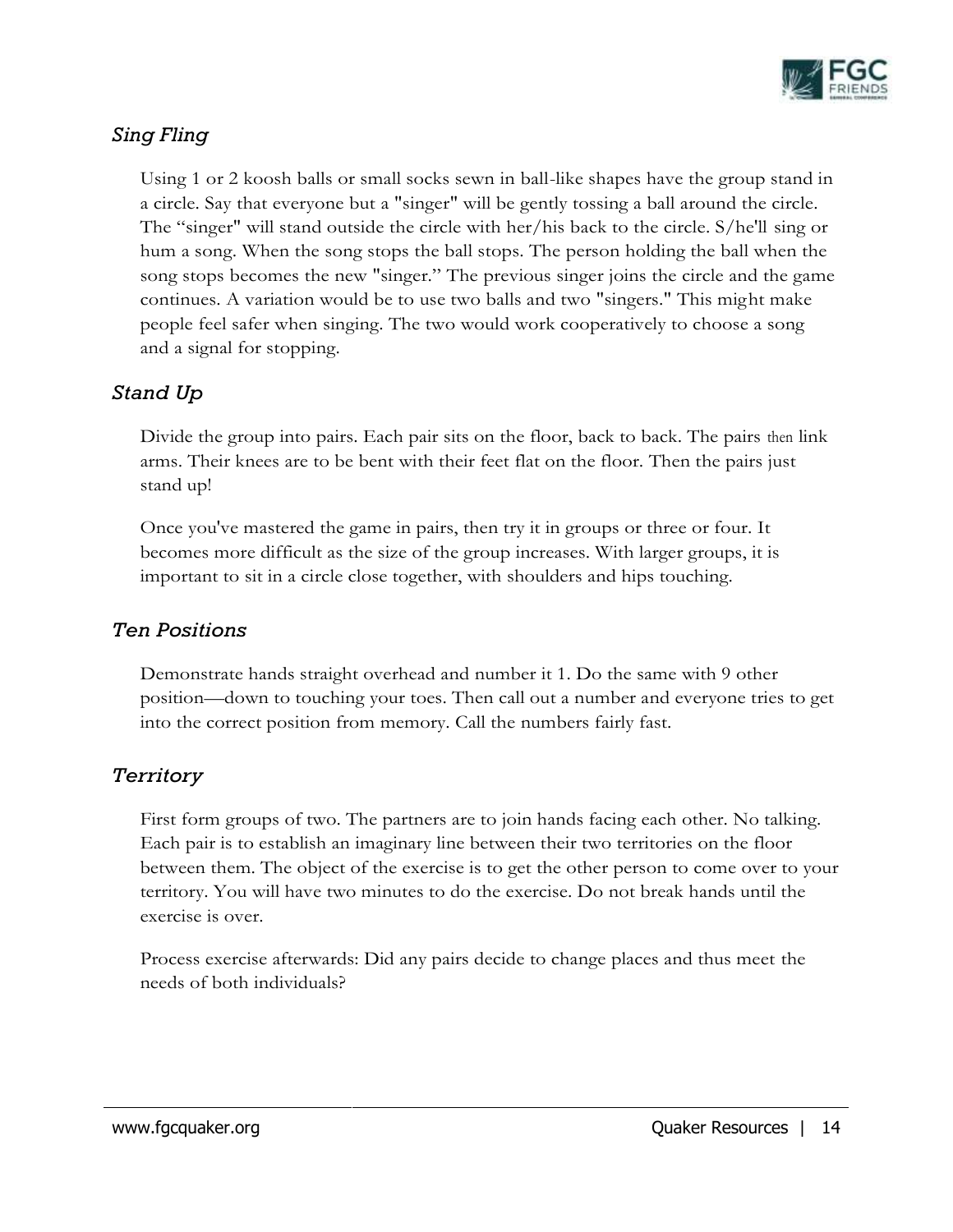

### *Touch Blue*

Leader calls a color: "Touch Blue," and everyone must touch something blue on another person. Continue with other colors and descriptions.

## *Tug of Peace*

You will need 50 to 100 feet of heavy rope, 5/8" or thicker. Seat your group in a circle on the floor, not quite shoulder to shoulder, facing in. Ask them to stand up, without using their hands, and without touching anyone else. Next, have them sit down again, as before. Pass the rope around the circle, in their laps, and tie it in a secure knot so rope is in a complete circle and the knot cannot slip. Now, ask your group to grasp the rope in front of them and gradually pull back evenly on the rope and ... stand up!

## *Vegetable Cart*

There are just enough seats in the circle for everyone except you. You assign names of vegetables on a list you have made (e.g., beans, carrots, potatoes, peas) in such a way that there are at least three people having the name of each vegetable. Then call out one vegetable and those having that name swap seats. When you are able to sit down in one of the seats before another participant does, that participant then becomes leader and goes on calling names of vegetables. If he calls "Vegetable Cart," everyone changes seats.

### *Wake up in the Jungle*

Stand in circle. Ask each person to pick out an animal noise. They then pretend to wake up, starting from silence, making their noises softly at first and with growing crescendo until they are yelling very loudly.

### *Whacha' doin?*

In a circle, you start miming some action, e.g., combing your hair. The person to your right asks, "Wha'cha'doin?" You say some action other than "combing my hair." You might say, "Tying my shoes." Your teammate then mimes "tying shoes" and the person to hislber right asks, "Wha'cha'doin?" Continue this way around the circle. Then, go around the opposite way.